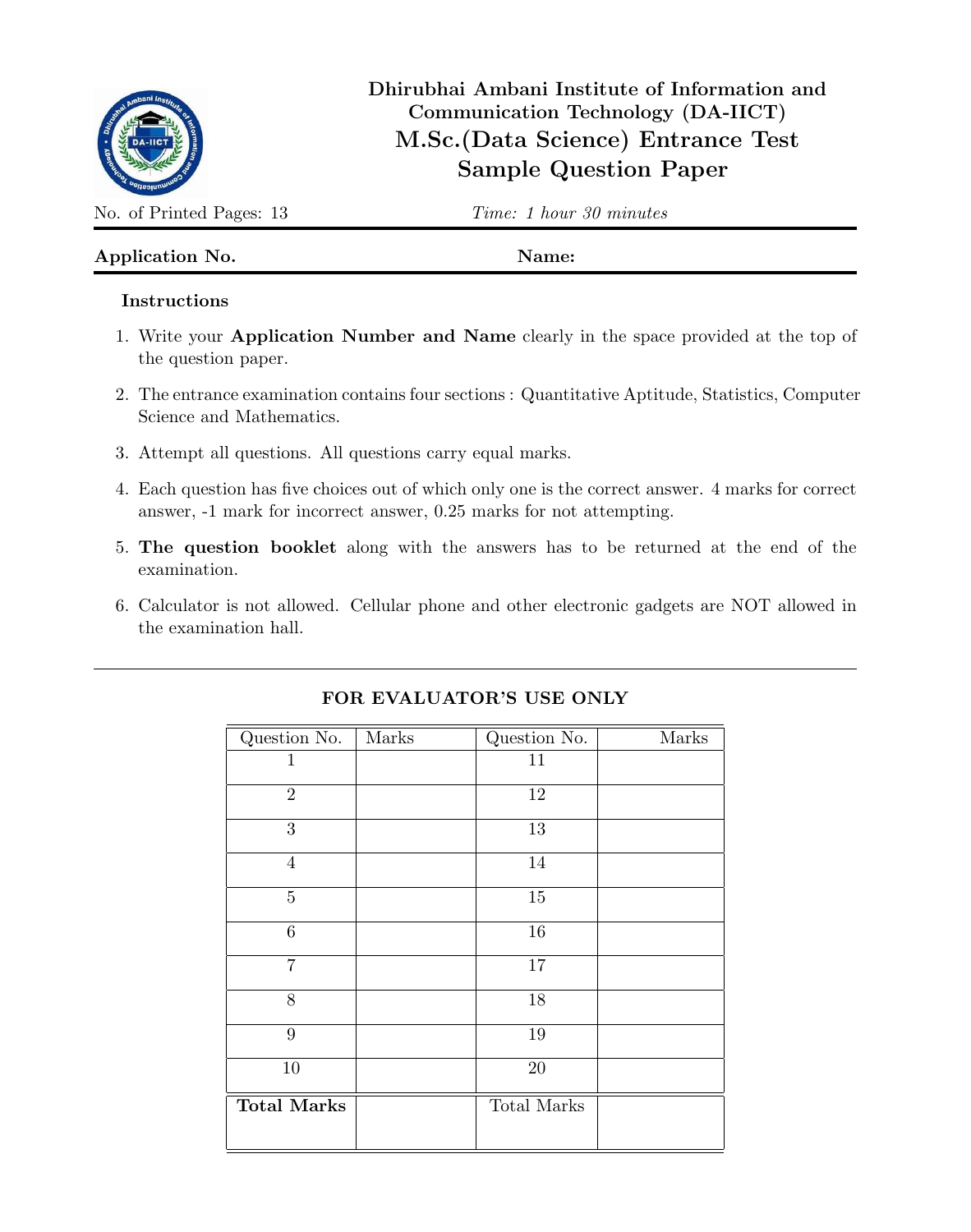- 1. "Indian history was written by British historians extremely well documented and researched, but not always impartial. History had to serve its purpose: Everything was made subservient to the glory of the Union Jack. Latter-day Indian scholars presented a contrary picture". From the text, we can infer that Indian history written by British historians
	- (a) was well documented and not researched but always biased.
	- (b) was not well documented and researched and was always biased.
	- (c) was well documented and researched but was sometimes biased.
	- (d) was not well documented and researched and was sometimes biased.

#### Answer: c

- 2. Two design consultants, P and Q, started working from 8 AM for client. The client budgeted a total of USD 3000 for the consultants. P stopped working when the hour hand moved by 210 degrees on the clock. Q stopped working when the hour hand moved by 240 degrees. P took two tea breaks of 15 minutes each during her shift, but took no lunch break. Q took only one lunch break for 20 minutes, but no tea breaks. The market rate for consultant is USD 200 per hour and breaks are not paid. After paying the consultants, the client shall have USD remaining in the budget.
	- (a) 0
	- (b) 166.67
	- (c) 300
	- (d) 433.33

#### Answer: b

- 3. Statements: Some hills are rivers. Some rivers are deserts. All deserts are roads. Conclusions: I. Some roads are rivers II. Some roads are hills III. Some deserts are hills
	- (a) Only I follow
	- (b) Only I and II follow
	- (c) Only II and III follow
	- (d) All follow
	- (e) None follow

#### Answer: a

- 4. A man walked 30m towards south. Then, turned to his right and walked 30m. Then, turned to his left, he walked 20m. Again, he turned to his left, walked 30m. How far is he from his initial position
	- (a) 30m
	- (b) 20m
	- (c) 80m
	- (d) 60m
	- (e) None of these

#### Answer: d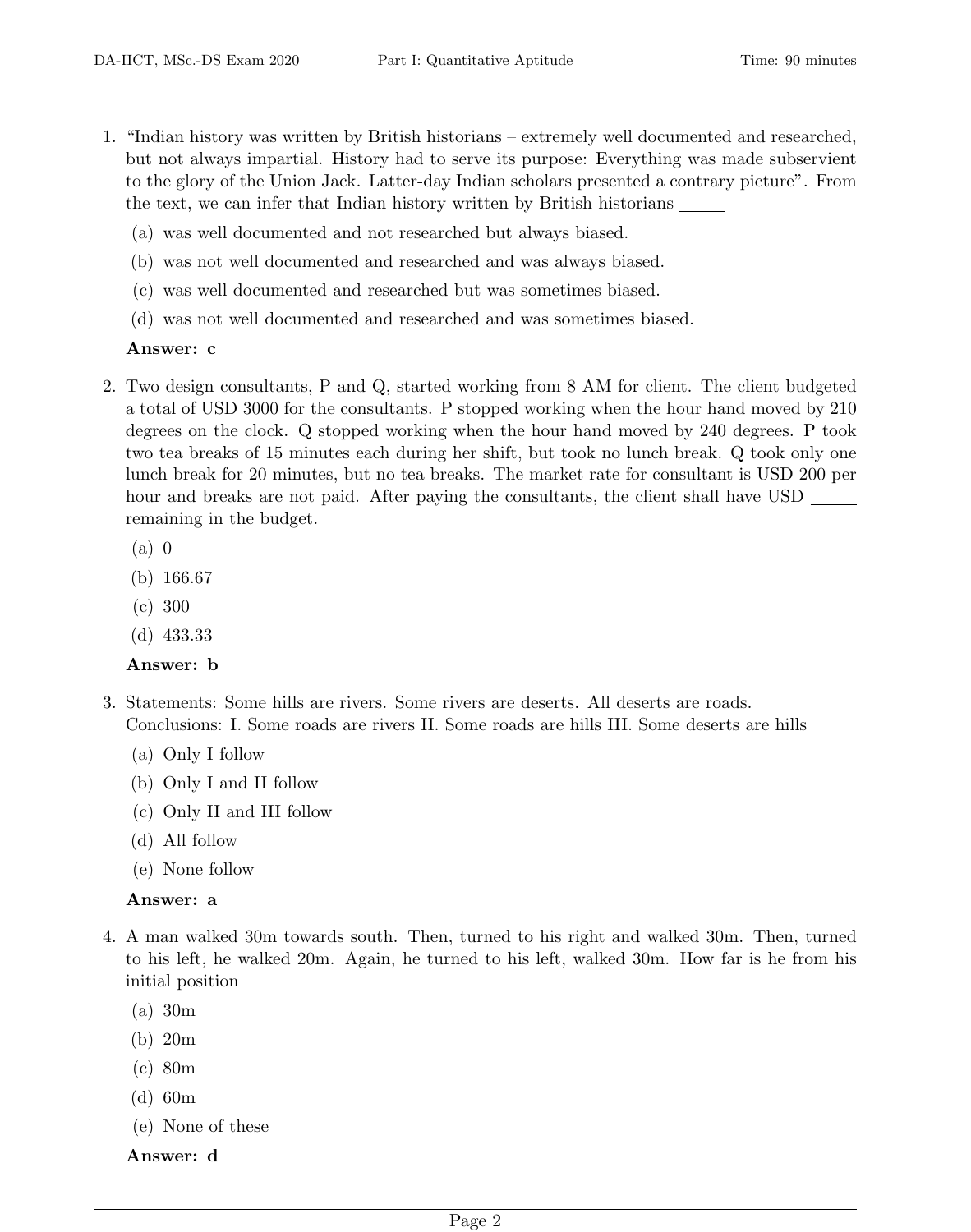5. Following series consists of seven figures, two of which at the ends are unnumbered. One of the five numbered figures does not fit into the series. Find out the figure.



#### Answer: e

- 6. A dice is numbered from 1 to 6 in different ways. If 1 is adjacent to 2, 3 and 5 then which of the following statements is necessary true?
	- (a) 4 is adjacent to 6
	- (b) 2 is adjacent to 5
	- (c) 1 is adjacent to 6
	- (d) 1 is adjacent to 4
	- (e) None of these

#### Answer: a

- 7. If 'A \$ B' means 'A is brother of B', 'A  $\circledcirc$  B' means 'A is wife of B', 'A  $\#$  B' means 'A is daughter of B' and 'A  $\&$  B' means 'A is father of B', then which of the following expressions indicates the relationship 'K' is father-in-law of H'?
	- (a) H  $\odot$  J  $\uparrow$  L  $\#$  P & K
	- (b) H  $\odot$  J  $\circ$  P & L  $\#$  K
	- (c) H  $\circledcirc$  J  $\circledast$  L  $\#$  K & P
	- (d) H  $\mathfrak{D}$  P  $\mathfrak{F}$  J & L  $\#$  K
	- (e) None of these

#### Answer: c

8. Assertion (A): Information technology is fast becoming a very important field of activity in India.

Reason (R): Software is one of the major exports of the country and India has a very strong base in hardware.

- (a) Both  $(A)$  and  $(R)$  are individually true and  $(R)$  is the correct explanation of  $(A)$ .
- (b) Both (A) and (R) are individually true and (R) is not the correct explanation of (A).
- (c)  $(A)$  is true but  $(R)$  is false.
- (d) (A) is false but  $(R)$  is true.
- (e) None of these

#### Answer: a

- 9. What do you understand by –"IF K is there L has to be there"
	- (a) K & L will always be together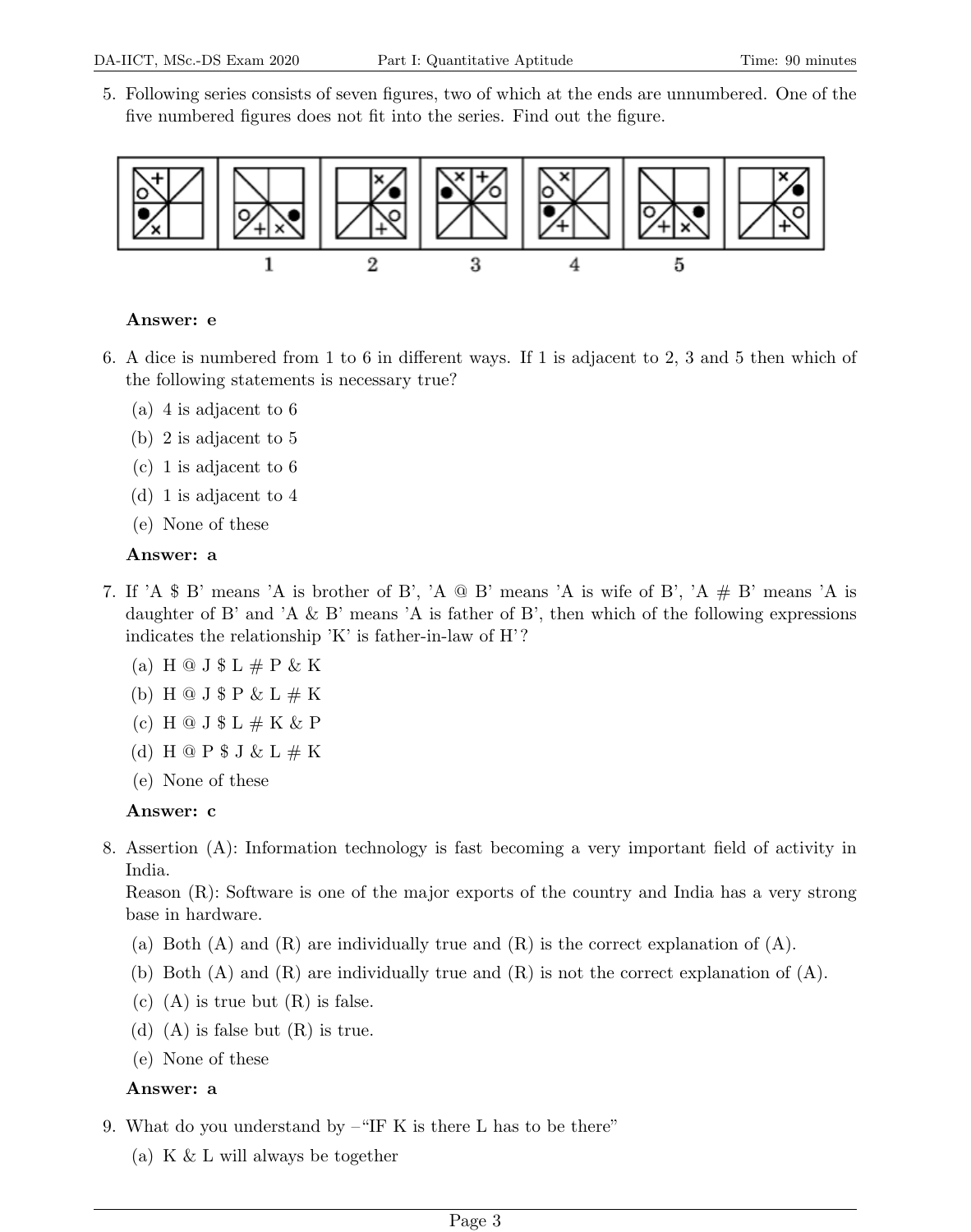- (b) K is not there, then L will not be there
- (c) K is there, then L will also be there
- (d) K & L will always be not together
- (e) None of these

#### Answer: c

10. Find the missing number in the following figure



- (a) 33
- (b) 135
- (c) 145
- (d) 18
- (e) None of these

### Answer: b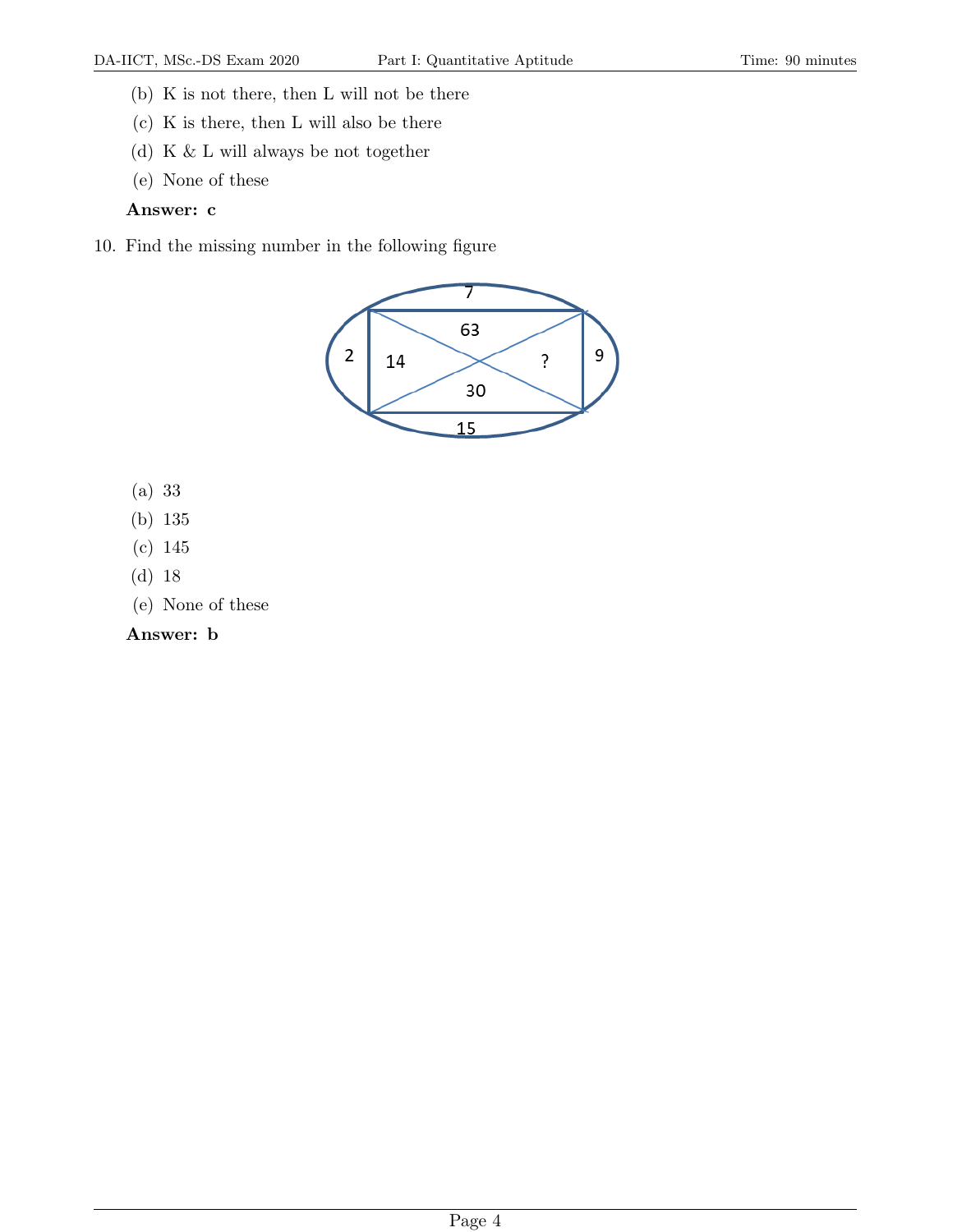- 1. The number of permutations of letters in the world "statistics" is
	- (a) 50400
	- (b) 52300
	- (c) 47400
	- (d) 48600
	- (e) None of the above

#### Correct answer is a)

- 2. Mean deviation about . . . . . . . . . . . . .. is the least
	- (a) Mean
	- (b) Median
	- (c) First quartile
	- (d) Third quartile
	- (e) None of the above

#### Correct answer is b)

- 3. If the probability that machine A will be working in next 5 years is 0.6 and the machine B will be working in next 5 years is 0.3, the probability that both will be working in next 5 years is
	- (a) 0.38
	- (b) 0.90
	- (c) 0.18
	- (d) 0.24
	- (e) None of the above

### Correct answer is c)

4. Let a pair of fair dice be thrown. What is the probability that the sum of scores will be 8?

- $(a)$  4/36
- (b) 5/36
- (c) 1/36
- (d) 6/36
- (e) None of the above

### Correct answer is b)

- 5. Two numbers are chosen at random from among the numbers 1 to 10 without replacement. Find the probability that the second number chosen is 5.
	- $(a) 1/10$
	- (b) 1/2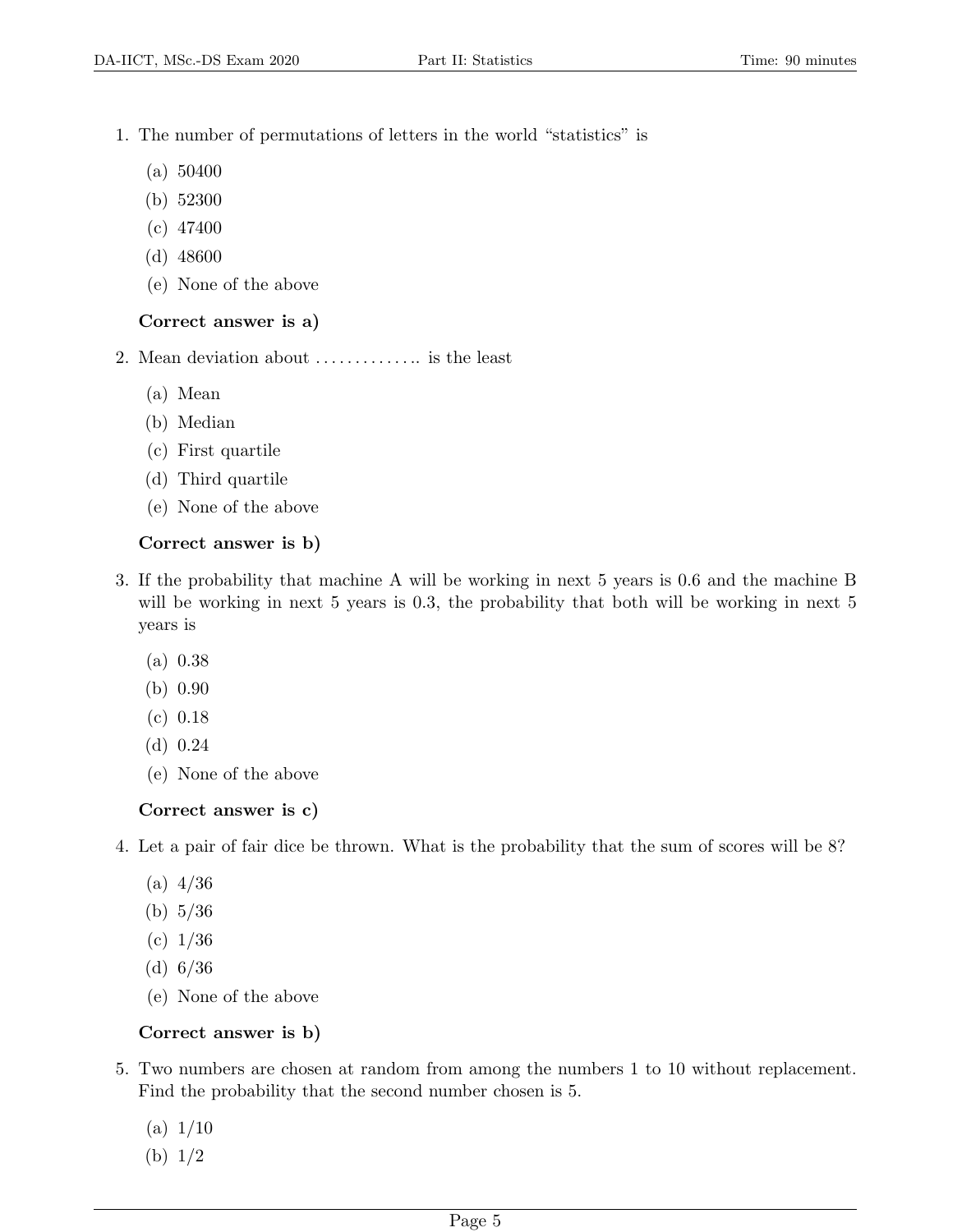- (c) 2/5
- (d)  $3/10$
- (e) None of the above

### Correct answer is a)

- 6. In 100 tosses of a fair coin, the standard deviation of number of heads is
	- (a) 20
	- (b) 10
	- (c) 15
	- (d) 5
	- (e) None of the above

### Correct answer is d)

- 7. If a fair die is thrown 12 times, the probability of getting the scores 1, 2, 3, 4, 5, and 6 exactly twice each is
	- (a) 0.0024
	- (b) 0.0034
	- (c) 0.0043
	- (d) 0.0045
	- (e) None of the above

### Correct answer is b)

- 8. Let X be a Poisson random variable with parameter  $\lambda$ . Then  $E(X^2)$  is
	- (a)  $\lambda^2$
	- (b)  $\lambda$
	- (c)  $\lambda^2 + \lambda$
	- (d)  $2\lambda$
	- (e) None of the above

### Correct answer is c)

- 9. Let the Moment Generating Function (MGF) of a random variable X is  $(0.2 + 0.8e t)$ . Then  $P(X=1)$  is
	- (a) 0.2
	- (b) 0.4e
	- (c) 0.8
	- (d) 0.8e
	- (e) None of the above

Correct answer is c)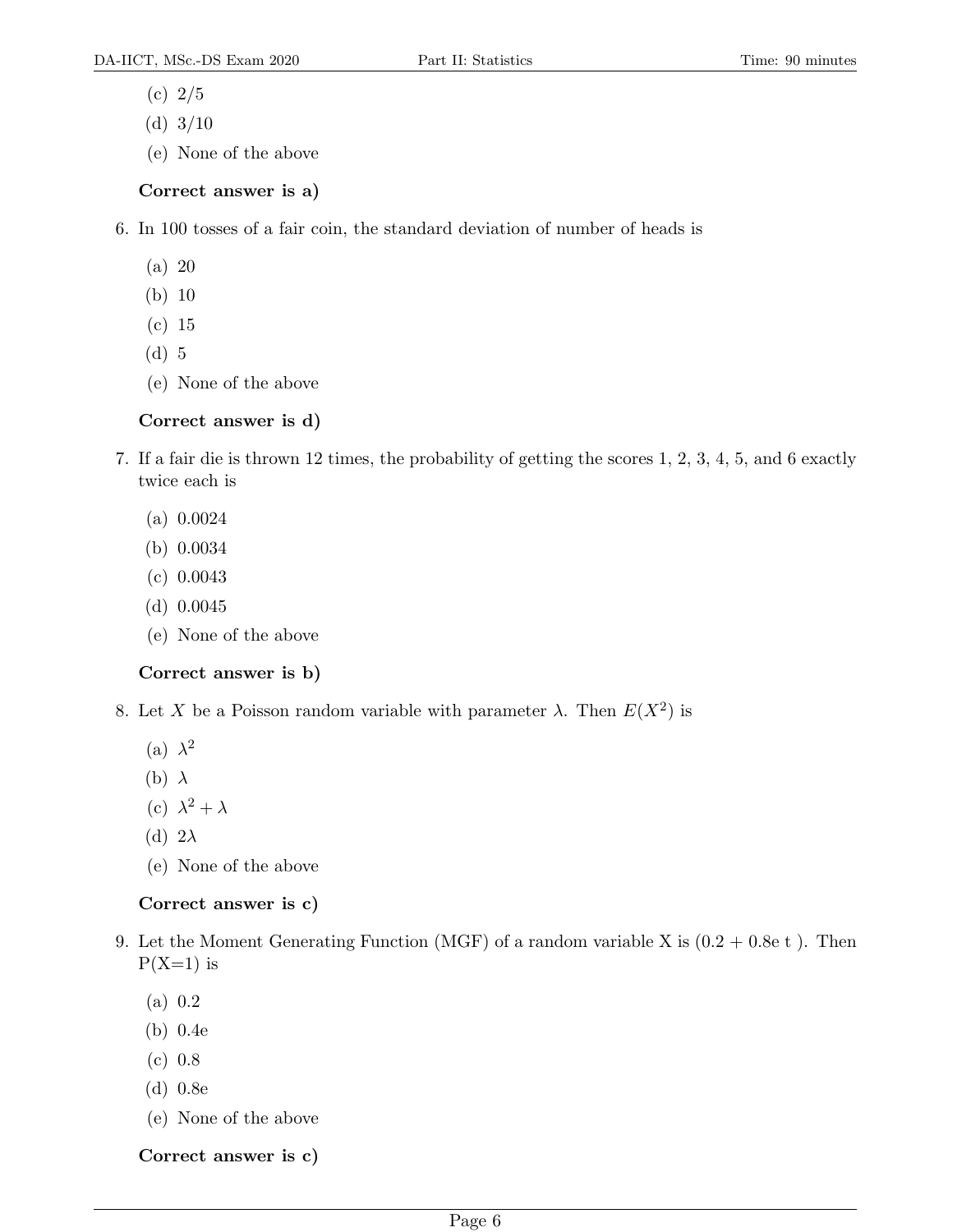- 10. Let X and Y are independently distributed as Binomial  $(n, p)$  and Binomial  $(m, p)$ . Then distribution of  $Z = X + Y$  is
	- (a) Normal  $(m + n, p)$
	- (b) Binomial  $(mn, p)$
	- (c) Binomial  $(m + n, p)$
	- (d) Exponential  $(p^{m+n})$
	- (e) None of the above

Correct answer is c)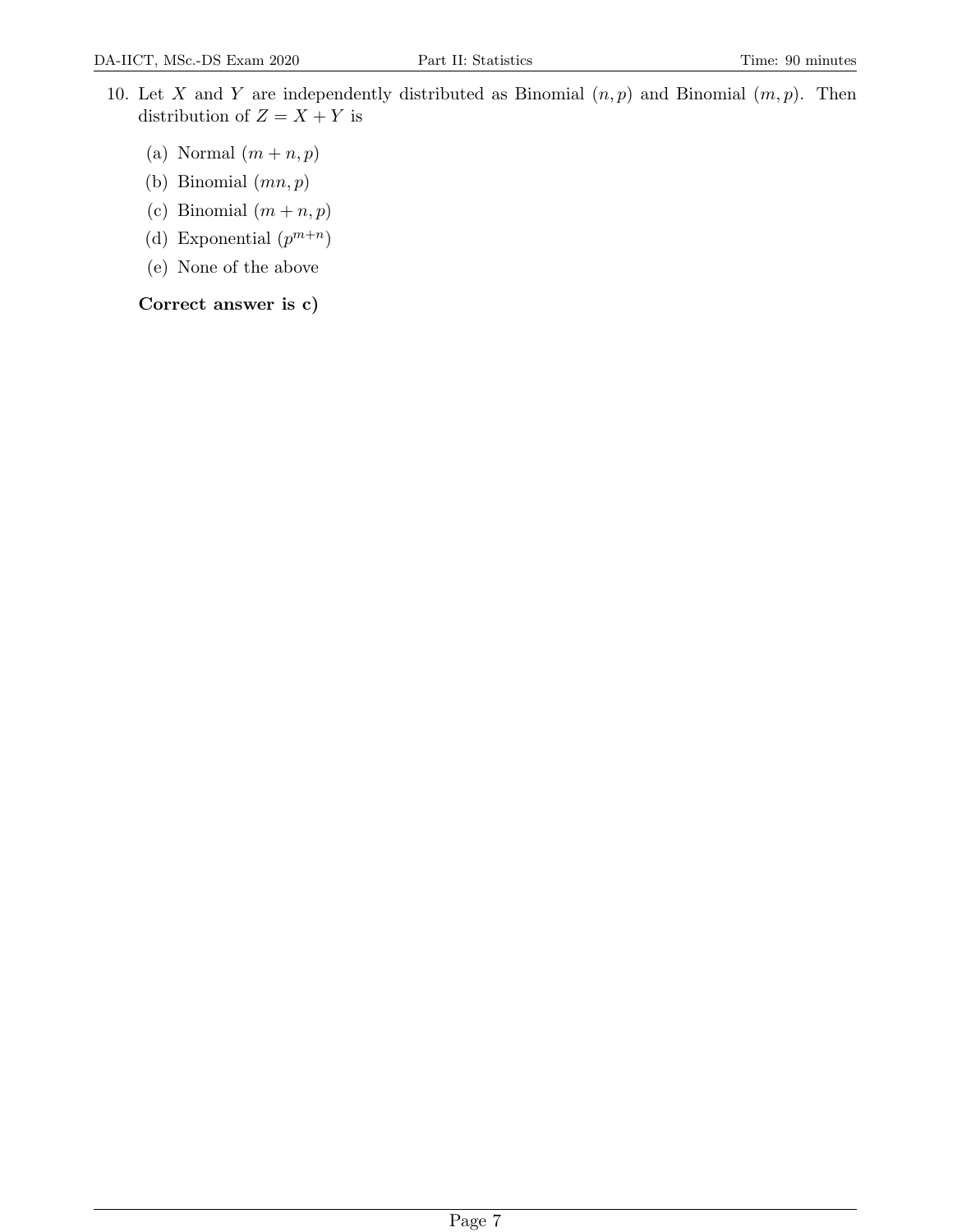- 1. Which of the following time complexities represent better worst case running time?
	- (a)  $O(\lg(n!))$
	- $(b)$   $O(n)$
	- (c)  $O(n^2)$
	- (d)  $O(\lg(\lg(n)))$
	- (e) none of the above

Answer: (d)

2. Traverse the given tree using inorder and preorder traversals?



- (a) Inorder: HDIBJEAFCKG, Preorder: ABDHIEJCFGK
- (b) Inorder: ABDHIEJCFGK, Preorder: HDIBJEAFCKG
- (c) Inorder: KGFCHIDEBCA, Preorder: ABDHIEJCFGK
- (d) Inorder: HDIBJEAFCKG, Preorder: KGFCHIDEBCA
- (e) none of the above

Answer: (a)

3. What will be the output of the following pseudocode?

```
a = 8, b = 9function(a, b)
  if(a < b)
   return function(b, a)
  else if(b != 0)return (a + function(a,b-1))
  else
   return 0
(a) 56
(b) 78
(c) 72
(d) 68
(e) none of the above
Answer: (c)
```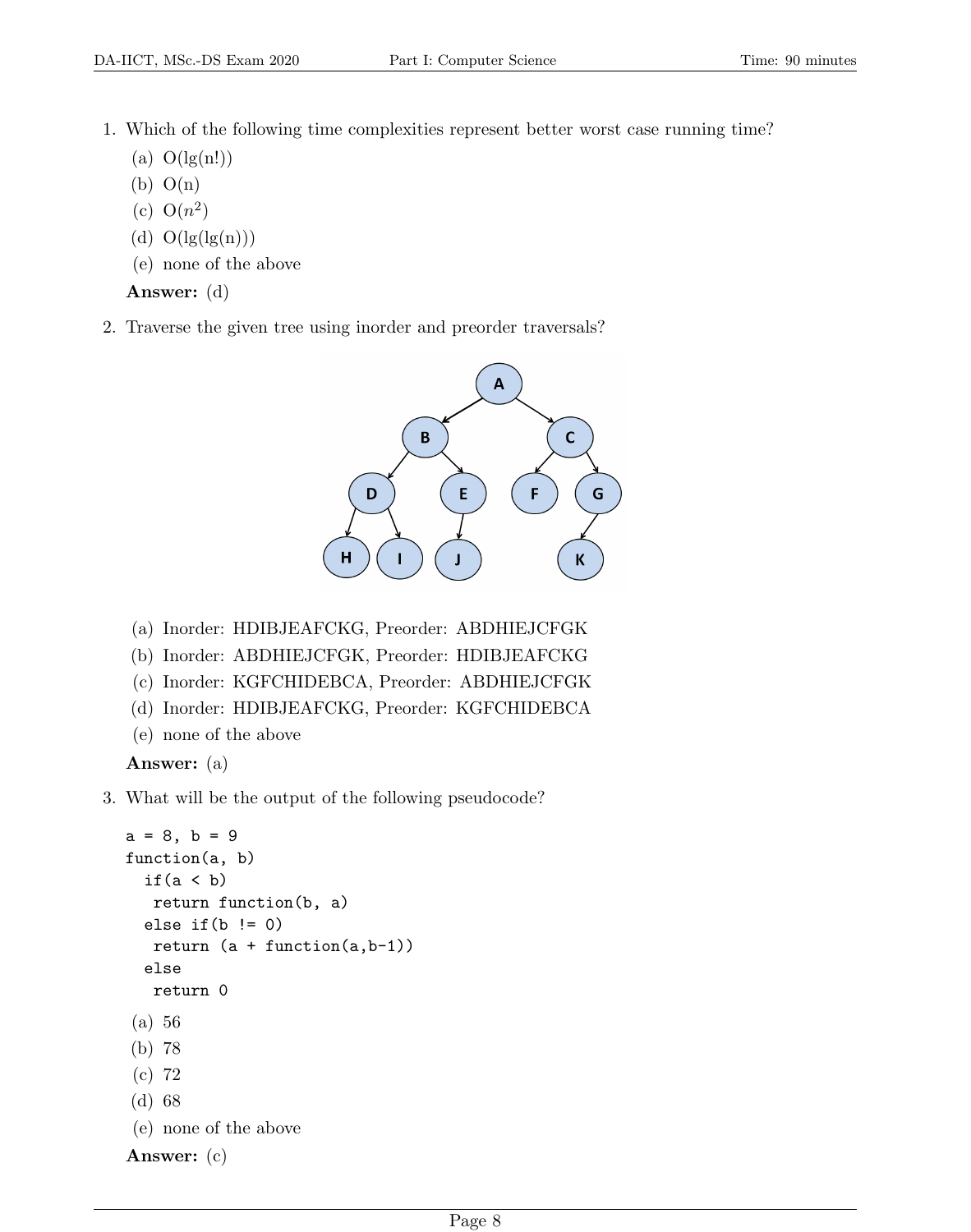4. How will you find the minimum element in a binary search tree?

```
(a) public void min(Tree root)
    {
           while(root.left() != null)
           {
                 root = root.left();
           }
           System.out.println(root.data());
    }
(b) public void min(Tree root)
    {
           while(root != null)
           {
                 root = root.left();
           }
           System.out.println(root.data());
    }
(c) public void min(Tree root)
    {
           while(root.right() != null){
                 root = root.right();
           }
           System.out.println(root.data());
    }
(d) public void min(Tree root)
    {
           while(root != null)
           {
                 root = root.right();
           }
           System.out.println(root.data());
    }
(e) none of the above
Answer: (a)
```
5. How many times the loop in the following code snippet will be executed?

```
ch = 'b';while(ch >= 'a' && ch <= 'z')
ch++;
(a) infinite
(b) 26
(c) 25
```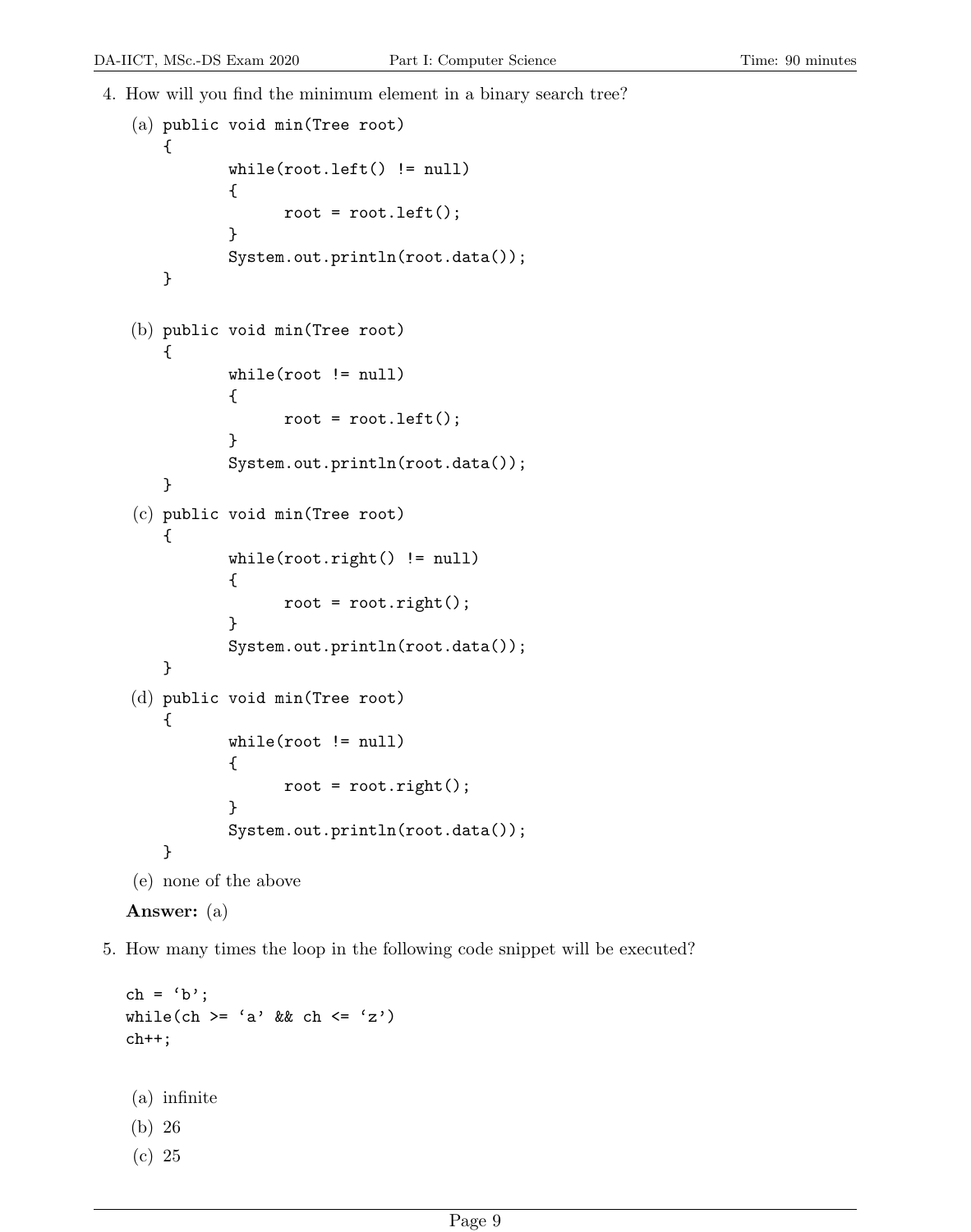(d) 0

(e) none of the above

Answer: (c)

- 6. Let P be a Quick Sort Program to sort numbers in ascending order using the first element as a pivot. Let t1 and t2 be the number of comparisons made by P for the inputs 1, 2, 3, 4, 5 and 4, 1, 5, 3, 2 respectively. Which one of the following holds?
	- (a)  $t1 = 5$
	- (b)  $t1 < t2$
	- (c)  $t1 > t2$
	- (d)  $t1 = t2$
	- (e) none of the above

## Answer: (c)

7. Consider the following C code snippet. How many times will x be printed?

```
#include <stdio.h>
  int main()
  {
     int x = 5;
     for(x = 0; x < 10; x++)
       {
        x = 10;printf("%d", x);
       }
  }
   (a) 0
   (b) 1
   (c) 10
   (d) 2
   (e) none of the above
  Answer: (b)
8. Which of the following is a valid identifier in C?
   (a) static
```
- (b) break
- (c) sort
- (d) switch
- (e) none of the above

Answer: (c)

9. What will happen when the following C function is called with a positive argument n ?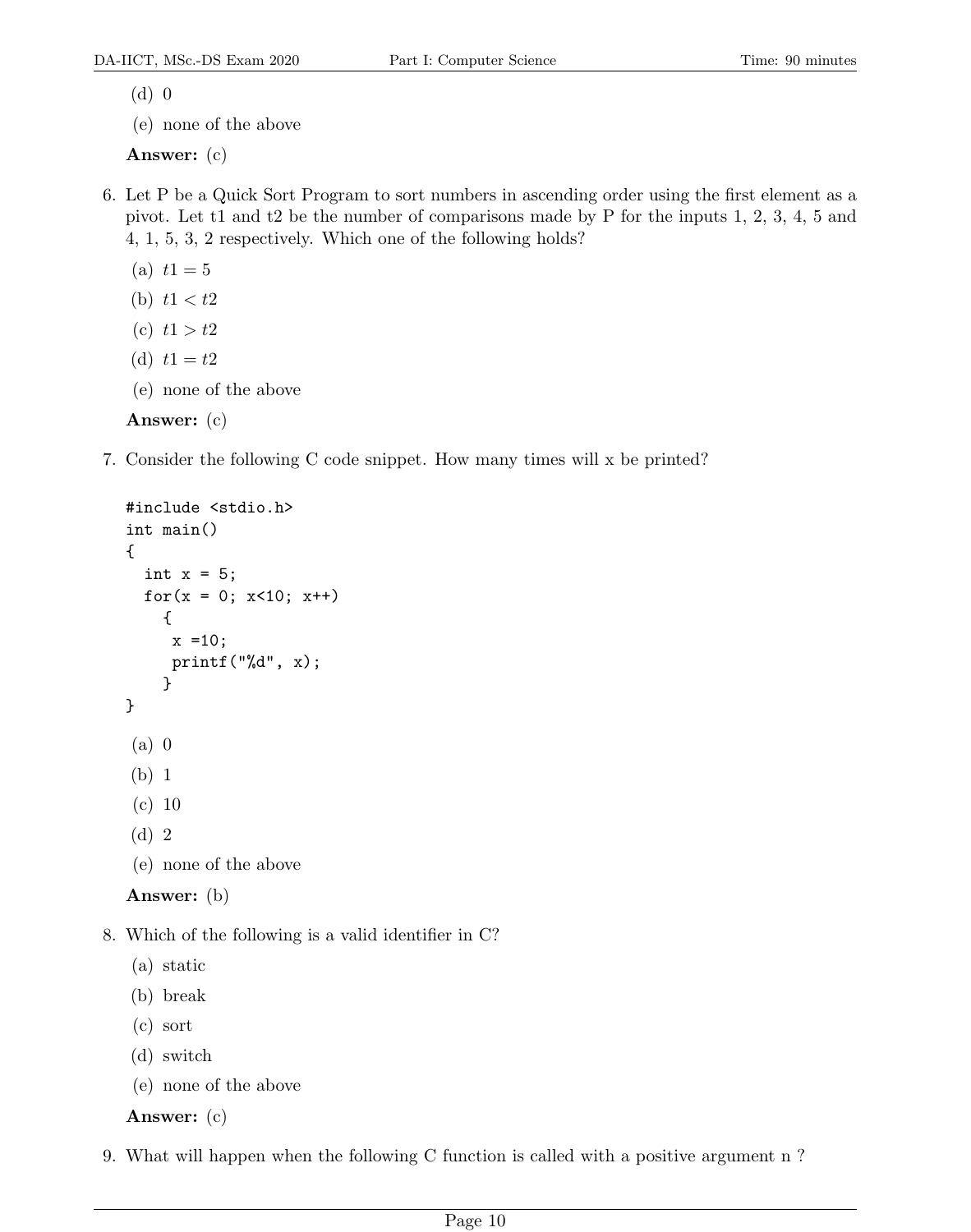```
int convert(int n)
{
   if (n<0)printf("%d", n);
   else
   {
   convert(n/2);
       printf("%d", n%2);
   }
}
```

```
(a) It will print the binary representation of n and terminate
```
- (b) It will not print anything and not terminate
- (c) It will print 0
- (d) It will not print anything and will terminate
- (e) none of the above

```
Answer: (b)
```
10. What will be the output of the following C program?

```
#include <stdio.h>
int counter = 0;
int calc (int a, int b)
{
    int c;
    counter=counter+1;
    if (b==3)
         return (a*a);
    else
    {
         c = calc(a, b/3);return (c*c);
    }
}
int main (){
    calc(4, 27);
    printf ("%d", counter);
}
(a) 4
(b) NaN
(c) 3
(d) 2
(e) none of the above
Answer: (c)
```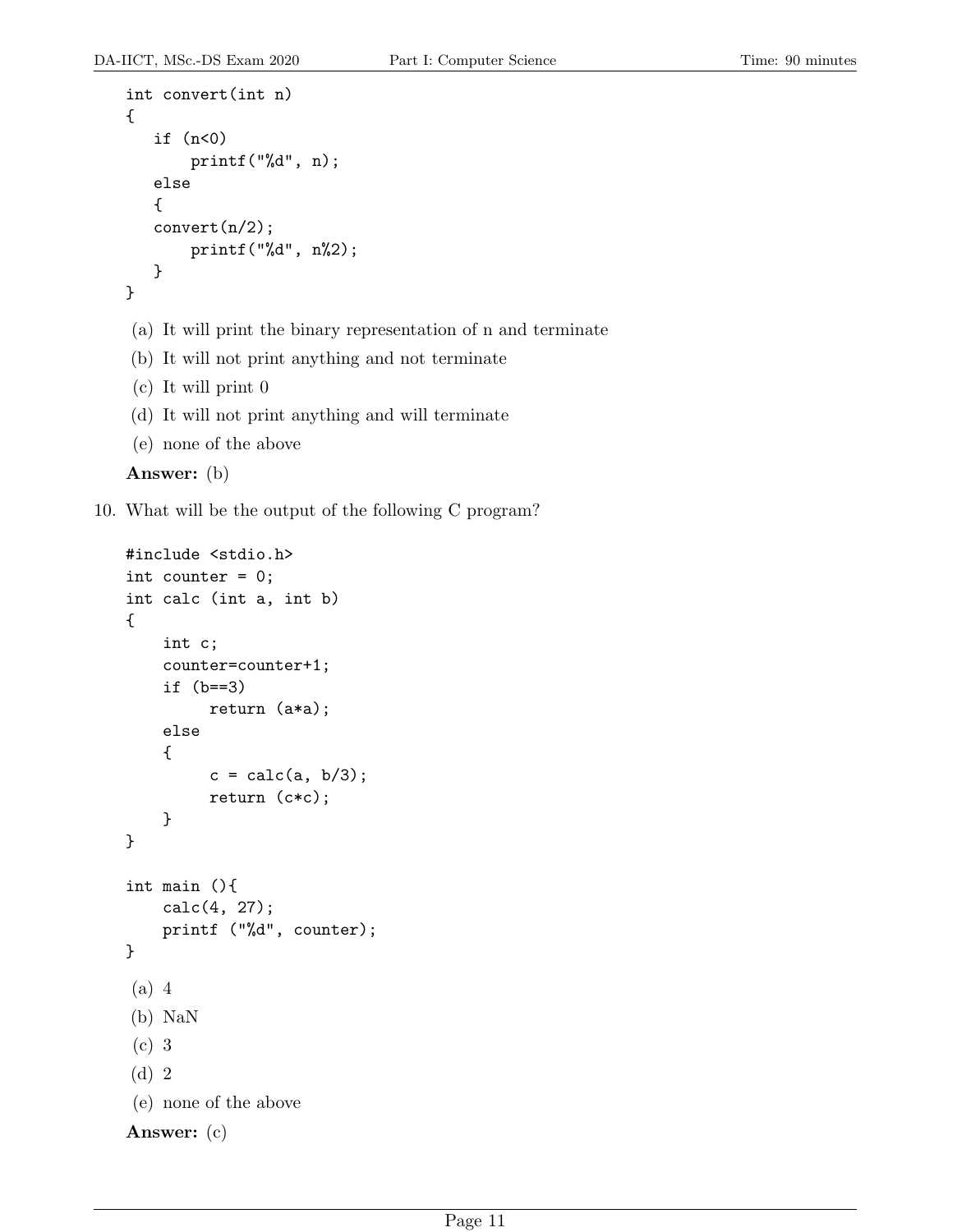- 1. If  $\lambda(\neq 0)$  is an eigenvalue of a nonsingular matrix A, then which of the following is an eigenvalue of  $adj(A)$ ?
	- (a)  $\lambda$
	- (b)  $\frac{1}{\lambda}$
	- (c)  $\overline{\lambda}$
	- (d)  $\frac{\det(A)}{\lambda}$

Answer: (d)

2. Consider the matrix  $A = \begin{pmatrix} a & b \\ c & d \end{pmatrix}$ . If  $a+b = c+d$ , then what are the two eigenvalues of A?

- (a)  $\lambda_1 = a + b, \lambda_2 = a b$
- (b)  $\lambda_1 = a b, \lambda_2 = c d$
- (c)  $\lambda_1 = a + b$ ,  $\lambda_2 = d b$
- (d)  $\lambda_1 = a + b, \lambda_2 = d + b$

Answer: (c)

- 3. Let  $(a_n)$  be a non negative sequence of real numbers and let  $\sum a_n$  be convergent. Then which of the following is true?
	- (a)  $\sum a_n^2$  is convergent but  $\sum a_n a_{n+1}$  is divergent.
	- (b) Both  $\sum a_n^2$  and  $\sum a_n a_{n+1}$  are convergent.
	- (c) Both  $\sum a_n^2$  and  $\sum a_n a_{n+1}$  are divergent.
	- (d)  $\sum a_n^2$  is divergent but  $\sum a_n a_{n+1}$  is convergent.

Answer: (b)

4. Let

$$
f(x) = \begin{cases} \frac{1}{9^n} & \text{if } x = \frac{1}{3^n} (n = 1, 2, 3, ....) \\ 0 & \text{otherwise} \end{cases}
$$
 (1)

Then which of the following is true?

- (a)  $f$  is differentiable at 0.
- (b)  $f$  is continuous at 0, but not differentiable at 0.
- (c)  $f$  is not continuous at 0.
- (d)  $f$  is differentiable everywhere except at 0.

Answer: (a)

5. Which of the following is an integrating factor of the differential equation

 $xdy + ydx + 3x^3y^4dy = 0?$ 

(a)  $\frac{1}{xy}$